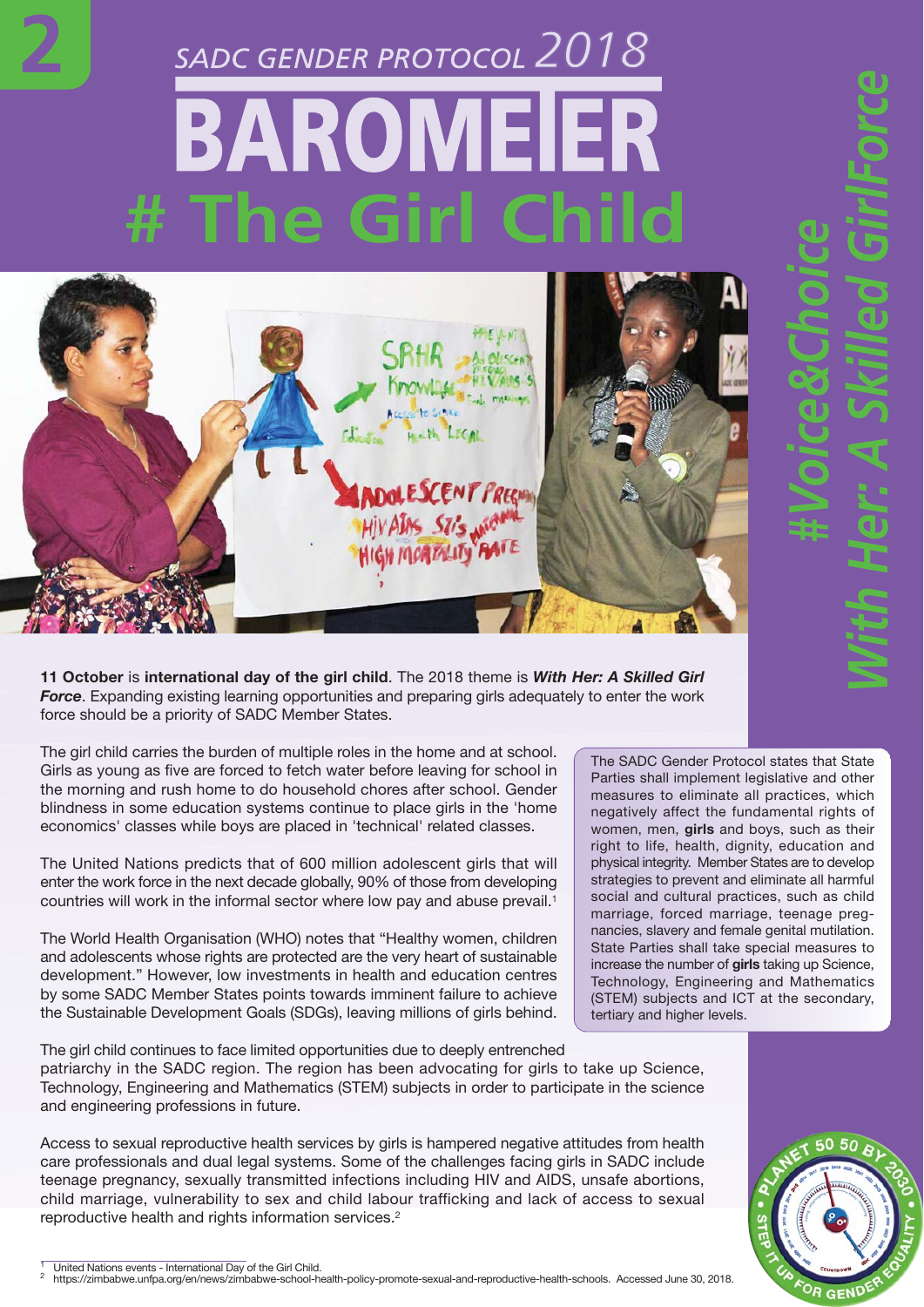## **KEY INDICATORS OF THE GIRL CHILD IN SADC**

- ▶ Twenty nine percent of girls in Sub-Saharan Africa are child labourers<sup>11</sup> keeping them out of school.
- **Angola**, at 7% has the highest proportion of female students studying Engineering, Manufacturing and Construction in SADC.
- **Angola** has more girls completing secondary school (35%) than being enrolled (11%). **Malawi** shows the same trend though with only a small margin with 36% girls enrolled compared to 37% completing secondary schools. Only South Africa shows equal numbers at 88% for both enrolment and completion. The rest of the SADC countries show a lower percentage of girls completing secondary school education compared to enrolled. This could be due to early and child marriages, teenage pregnancies amongst other challenges.
- **Mozambique** has the highest incidence of child marriages with 48% of girls married by the age of 18 and 14% girls married by the age of 15.

| <b>Country</b>      | <b>EDUCATION</b>                                            |                                                                   |                                                                                                 | <b>WORK</b>                                                                          | <b>MARRIAGE</b>                                                                                                                                                                                      |                               |                    | <b>REPRODUCTIVE HEALTH</b>                     |                                                    |
|---------------------|-------------------------------------------------------------|-------------------------------------------------------------------|-------------------------------------------------------------------------------------------------|--------------------------------------------------------------------------------------|------------------------------------------------------------------------------------------------------------------------------------------------------------------------------------------------------|-------------------------------|--------------------|------------------------------------------------|----------------------------------------------------|
|                     | <b>Secondary school</b><br>enrolment rates<br>for girls $3$ | <b>Secondary school</b><br>completion<br>rates girls <sup>4</sup> | % of female students<br>studying Engineering,<br>manufacturing and<br>construction <sup>5</sup> | <b>Proportion of girl</b><br>children between ages<br>7 and 14 who work <sup>6</sup> | Legal age of marriage <sup>7</sup>                                                                                                                                                                   | Child marriage (%) 2010-20178 |                    | Births per 1000<br>women ages<br>$15-19^\circ$ | <b>Rates of births</b><br>by age 18% <sup>10</sup> |
|                     |                                                             |                                                                   |                                                                                                 |                                                                                      |                                                                                                                                                                                                      | % Married by 18               | % Married by 15    |                                                |                                                    |
| Angola              | 11                                                          | 35                                                                |                                                                                                 | 25                                                                                   | Legal age of marriage is 18, but boys can marry at 16 and girls at 15 with the consent of legal guardian                                                                                             | 30                            |                    | 162                                            | Data not available                                 |
| <b>Botswana</b>     | 52                                                          | 49                                                                | $6\phantom{.}6$                                                                                 | $\overline{7}$                                                                       | 18                                                                                                                                                                                                   | Data not available            | Data not available | 31                                             | Data not available                                 |
| <b>Comoros</b>      | Data not available                                          | Data not available                                                | Data not available                                                                              | 28                                                                                   | 18                                                                                                                                                                                                   | Data not available            | Data not available | 67                                             | Data not available                                 |
| <b>DRC</b>          | 36                                                          | 54                                                                |                                                                                                 | 44                                                                                   | Minimum age for marriage increased from 14 for girls and 18 for boys to 18 for both in 2009                                                                                                          | 37                            | 10                 | 122                                            | 27                                                 |
| eSwatini<br>$\cdot$ | 41                                                          | 34                                                                | Data not available                                                                              | 9                                                                                    | Legal age of marriage is 18, but girls can marry from 16 with the consent of the Minister of Justice; under<br>customary law, marriages can take place from puberty                                  | 5                             |                    | 67                                             | 17                                                 |
| Lesotho             | 45                                                          | 29                                                                | $5\phantom{.0}$                                                                                 | 23                                                                                   | Legal age for marriage is 21, but girls can legally marry at 16 and at 18 for boys with the consent of the<br>Minister of Justice, while under customary law, girls and boys can marry after puberty | 17                            |                    | 93                                             | 29                                                 |
| Madagascar          | 32                                                          | 31                                                                | 3                                                                                               | 27                                                                                   | Legal age for civil marriage is 18 but under customary law there is no fixed age requirement                                                                                                         | 41                            | 12                 | 115                                            | 36                                                 |
| <b>Malawi</b>       | 36                                                          | 37                                                                | Data not available                                                                              | 44                                                                                   | Legal age for marriage for girls and boys is 18; a 2017 constitutional amendment reinforced this position                                                                                            | 42                            | <b>q</b>           | 135                                            | 31                                                 |
| <b>Mauritius</b>    | 86                                                          | 81                                                                | $\mathbf{3}$                                                                                    | Data not available                                                                   | Official age for marriage is 18 for boys and girls but girls can get married from 16 with parental consent                                                                                           | Data not available            | Data not available | 28                                             |                                                    |
| Mozambique          | 19                                                          | 18                                                                |                                                                                                 | 28                                                                                   | 18                                                                                                                                                                                                   | 48                            | 14                 | 137                                            | 40                                                 |
| Namibia             | 58                                                          | 55                                                                |                                                                                                 | 12                                                                                   | The age for civil marriage is 21                                                                                                                                                                     | $\overline{7}$                | $\overline{2}$     | 76                                             | 15                                                 |
| <b>Seychelles</b>   | 81                                                          | 76                                                                |                                                                                                 | Data not available                                                                   | Legal age for marriage is 18 but girls can get married from 15 with parental consent                                                                                                                 | Data not available            | Data not available | 57                                             |                                                    |
| <b>South Africa</b> | 88                                                          | 88                                                                | $\overline{4}$                                                                                  | Data not available                                                                   | Minimum age for marriage is 18                                                                                                                                                                       | 6                             |                    | 44                                             | 15                                                 |
| Tanzania            | 48                                                          | 34                                                                | 2                                                                                               | 34                                                                                   | Girls can marry from 15 and boys from 18                                                                                                                                                             | 31                            | -5                 | 118                                            | 28                                                 |
| Zambia              | 43                                                          | 47                                                                | Data not available                                                                              | 40                                                                                   | Legal age to marry is 21 but at 16 boys and girls can marry with parental consent; under customary law<br>marriage can take place from puberty                                                       | 31                            | 6                  | 88                                             | 31                                                 |
| Zimbabwe            | 45                                                          | 44                                                                | $6\phantom{.}6$                                                                                 | 14                                                                                   | A landmark court case has set the age of marriage at 18                                                                                                                                              | 32                            | $\overline{4}$     | 109                                            | 22                                                 |

- Several other countries have a high proportion of women marrying before age 18, including **Malawi** (42%), **Madagascar** (41%) and **DRC** (37%).
- Development.
- $\begin{array}{l} \text{3} \quad \text{World Economic Forum, Gender Gap Report (2017); \text{https://www.weforum.org/reports/the-global-gender-gap-report-2017 Accessed 06/10/2018} \\ \text{4} \quad \text{UNESCO country data: Education http://uis.unesco.org/country/ZA Accessed April 2018} \\ \text{5} \quad \text{UNESCO data portal: Education http://uis.unesco.org/country/ZA Accessed April 2018} \\ \text{6} \quad \text{UNIESCO data portal: Children. \text{https://dita.unicef.org/country/ZA Accessed 07/10/2018}} \\ \text{6} \quad \text{UNICEF data portal: Children. \text{$
- 
- 
- http://databank.worldbank.org/data/reports.aspx?source=gender-statistics# Updated April 2018. Accessed April 2018<br><sup>7</sup> Girls not Brides: Minimum Age of Marriage in Africa: https://www.girlsnotbrides.org/wp-content/uploads
	-
	- Morna, L. Makamure, SADC Gender Protocol Barometer (2018)<br><sup>8</sup> UNICEF (2018) 'Child Marriage' available at: http://www.unicef.org/search/search.php?q\_en=child+marriage&go.x=0&go.y=0 (accessed 12 June 2018)<br><sup>9</sup> World Bank Ge
	-
	- accessed 29 June 2018 <sup>11</sup> UNICEF Data Portal: Child Labour https://data.unicef.org/topic/child-protection/child-labour/ Accessed 08/10/2018.

 **Mauritius** has reservations in setting the age of marriage at 18 due to religion and the country's constitution - the country remains without this minimum and is the only country not to have signed the SADC Protocol on Gender and

## **Key issues**